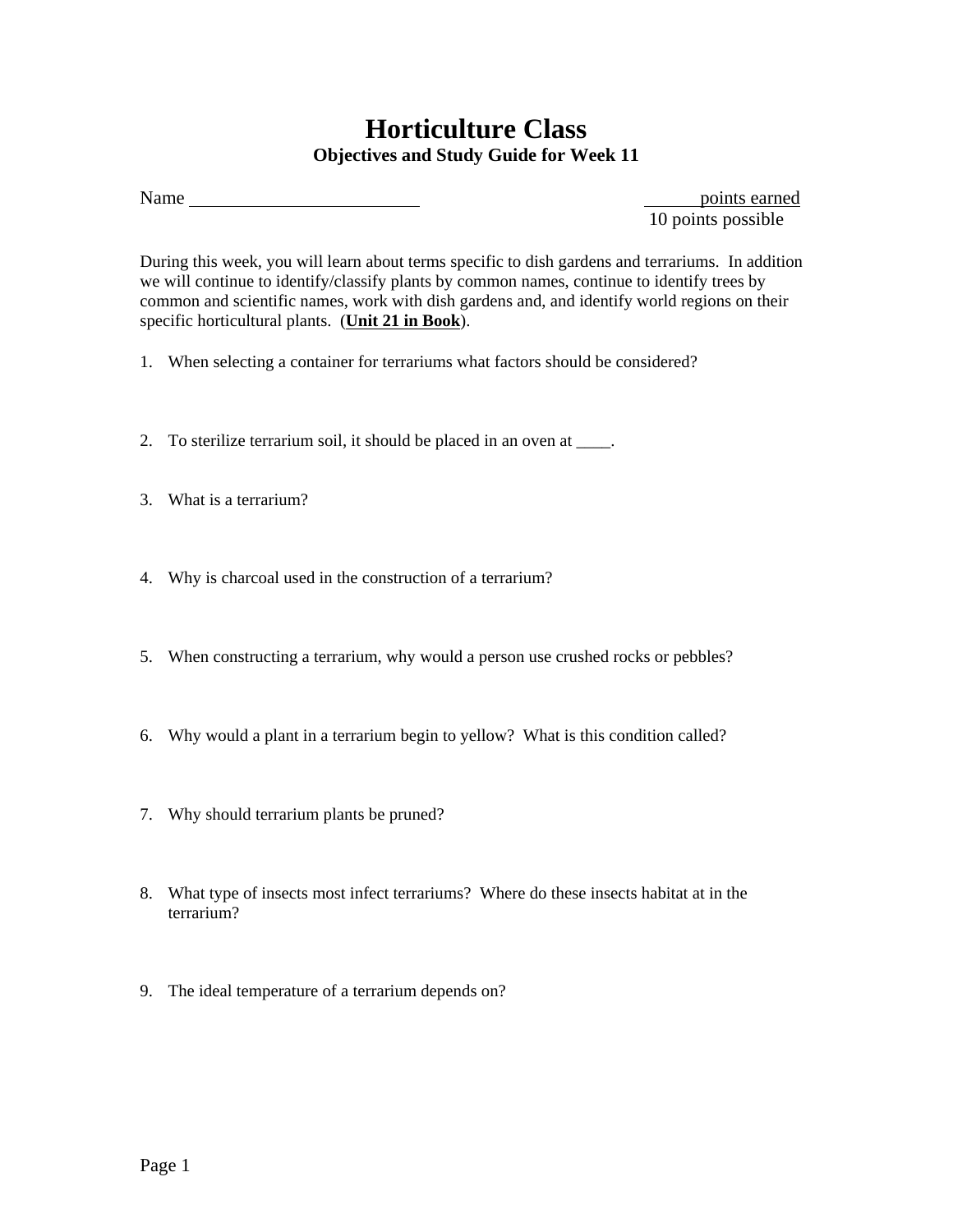10. What is phototropism?

11. What requirements do flowering plants need that are in terrariums?

12. What conditions do cacti and succulents need that are used in terrariums?

13. What are 'woodland' plants?

14. What is '**transpiration**' as it relates to plants?

15. What is the rain-cycle of a terrarium?

16. What is the best way to regulate moisture in a terrarium?

17. What type of container should cacti and succulents be grown in?

18. What makes for a successful dish garden (when considering plants to use)?

19. List the three most commonly used types of plants in terrariums.